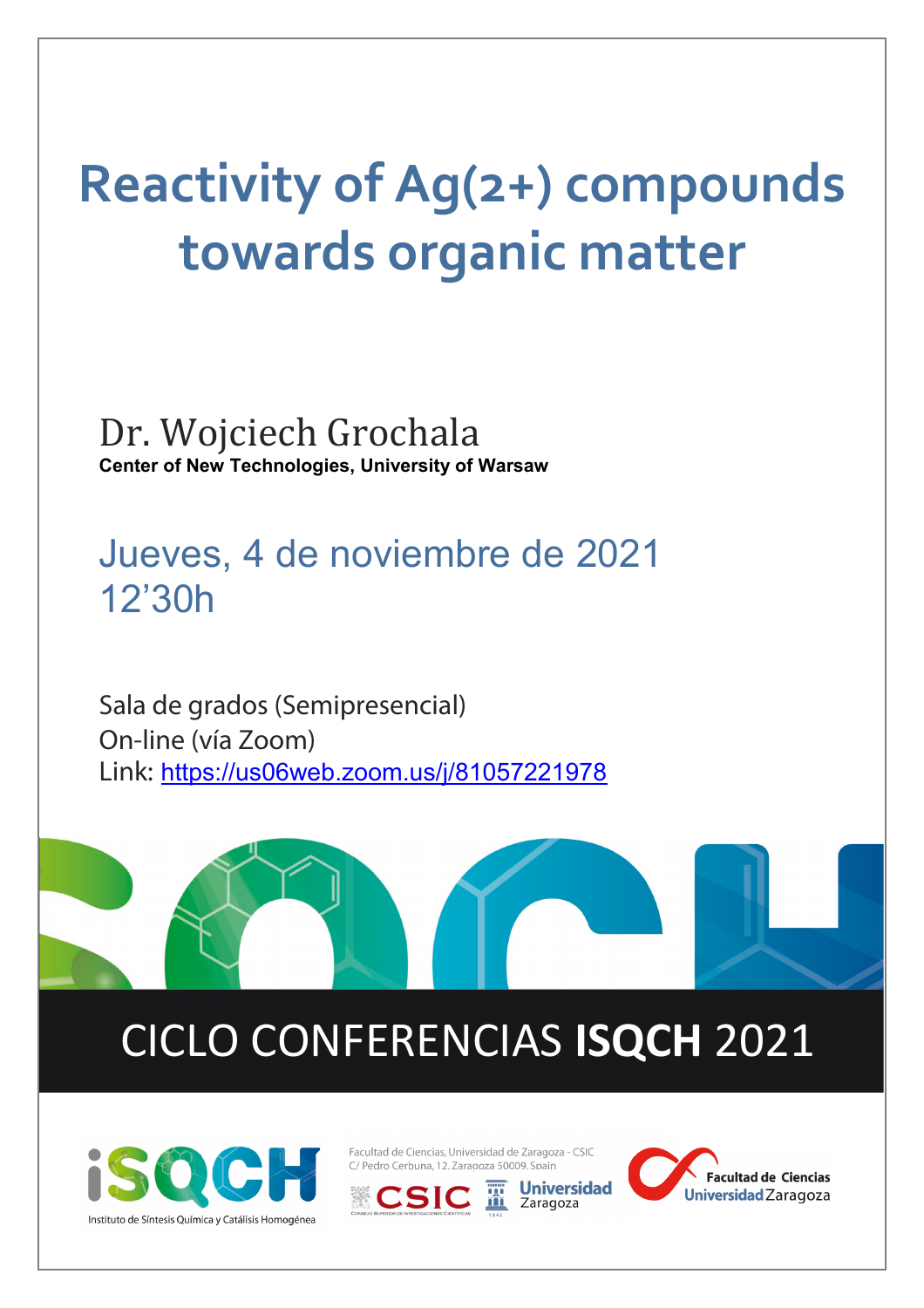## **Reactivity of Ag(2+) compounds towards organic matter**

### **Wojciech Grochala**

*Center of New Technologies, University of Warsaw Żwirki i Wigury 93, 02-089 Warszawa* [w.grochala@cent.uw.edu.pl](mailto:w.grochala@cent.uw.edu.pl), Tel. (22) 5540828

While AgF<sub>2</sub> had been first prepared by Moissan and has been known (since the Manhattan project) to induce extensive fluorination of organic matter, the reactivity of non-fluorous salts of  $Ag(2+)$  has been much less researched. Preparation of AgSO<sub>4</sub> [1] and subsequent optimization of its synthesis using cheap electro-preparative methods [2] allowed for the formation of the first metastable hydrate of a Ag( $2+$ ) salt [3]. Both AgSO<sub>4</sub> and its hydrate proved to be immensely reactive towards organic matter [4,5] owing mostly due to the presence of open-shell Ag(2+) cation with its  $d^9$  electronic configuration, with the free radical character transferred to the ligands. Simultaneously, these reagents are F–free and thus unable to induce fluorination, which predominates reactivity of their  $AgF<sub>2</sub>$  sibling.

In this lecture, diverse types of reactivity of  $Ag(2+)$  oxo salts towards organic matter will be outlined, including outer-sphere electron transfer (1e– oxidation), C–H bond activation followed by C–C coupling, O–insertion in C–H bonds, Diels–Alder and other pericyclic reactions, as well as polymerization reactions.

#### Literature

[1] P. Malinowski et al., Angew. Chem. Int. Ed. Engl., 49(9): 1683-1686 2010.

[2] P. Połczyński et al., Chem. Commun. 49(68): 7480-7482 2013; Eur. J. Inorg. Chem. (35): 5401– 5404 2016.

[3] T. E. Gilewski et al., Chem. Eur. J. 23(8): 1805-1813 2017.

[4] A. Budniak et al., New J. Chem. 41(19): 10742-10749 2017; P. J. Leszczyński et al., J. Fluor. Chem. 218: 105-110 2019; Polycyc. Aromat. Comp. 41(4): 795-804 2021

[5] PCT/IB2016/001280 (WO/2017/042624) priority date Sep 11, 2016; Polish patent application, priority date Oct 6, 2021.